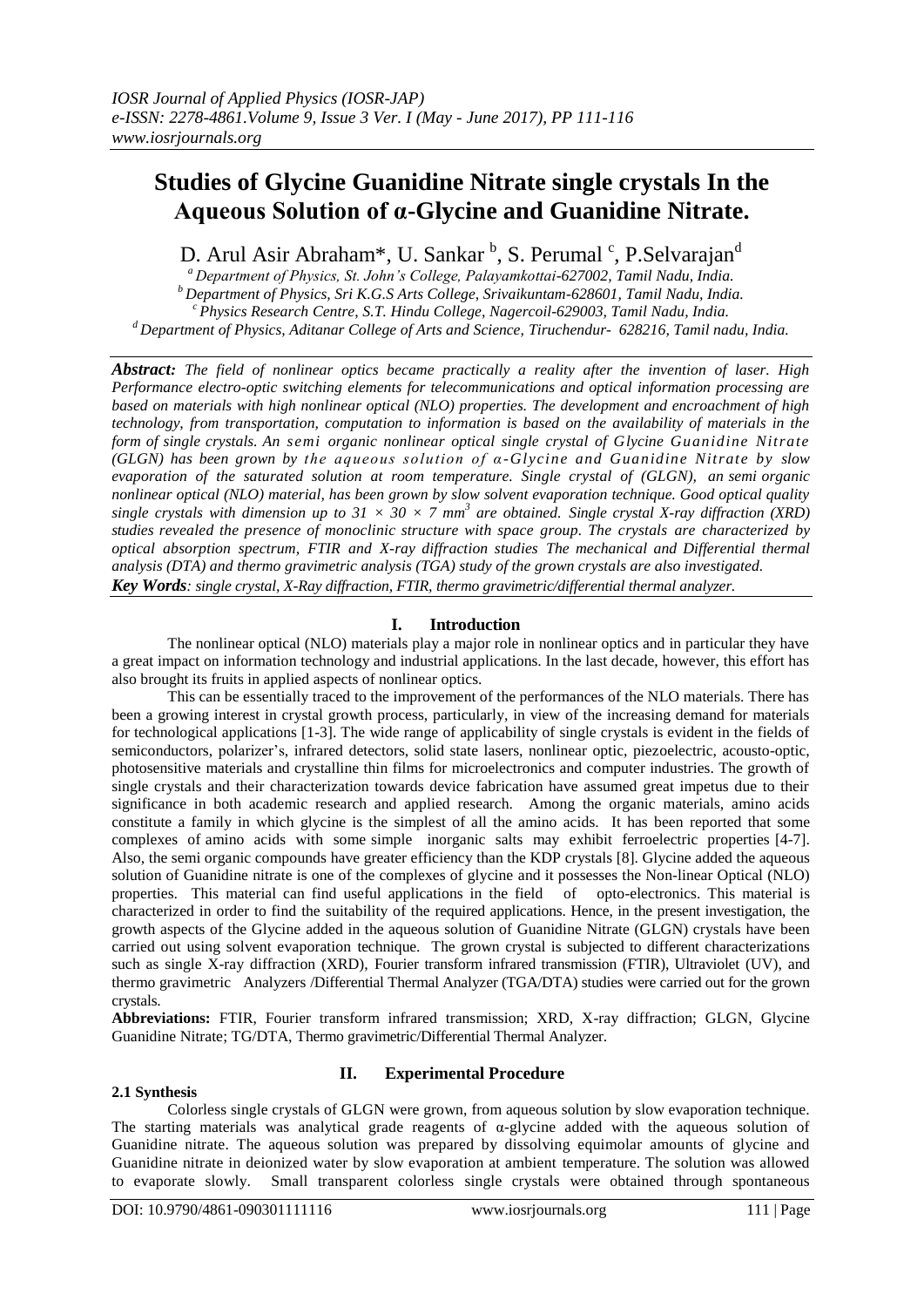nucleation. By selecting macro defect free crystals as seeds, single crystals were grown to a dimension of  $31 \times$  $30 \times 7$  mm<sup>3</sup> at ambient temperature as shown in Figure 1, In this technique, during the growth of GLGN, several funguses like organism were formed in the solution. These organisms initially started on the surface and gradually after a few days, sinked into the solution, thereby contaminating it, and the growth of the crystals to larger dimension is prohibited. The growth of these microbes is prevented by adding a few drops of hydrogen peroxide  $(H_2O_2)$ .



## **2.2 Solubility determination**

The solubility of GLGN was determined by dissolving the synthesized product in Millipore water in an airtight container kept in a constant temperature bath, the content was continuously stirred for 2-3 hours. After attaining the saturation, the equilibrium concentration of the solute was estimated

gravimetrically. The same process was repeated for different temperatures (30, 35, 40, 45, 50 and 55  $^{\circ}$ C). The variation of solubility with temperature Fig. 2 indicates that glycine with Guanidine Nitrate have high positive solubility-temperature co-efficient values.



**Fig 2.** Solubility curve of GLGN Crystal

# **III. Results And Discussion**

## **3.1. Single crystal X-ray diffraction (XRD)**

The single crystal XRD analysis for the grown crystals has been carried out to identify the lattice parameters. The calculated unit cell lattice parameters are  $a = 5.095(4)$  Å,  $b = 11.926(15)$  Å,  $c = 5.451(2)$  Å, volume = 308.0(4)  $\AA^3$ , and the Wavelength is 0.71073 Å. The crystal belongs to monoclinic structure with space group Cc with  $\alpha = 90^{\circ}$ ,  $\beta = 111.56(5)^{\circ}$  and  $\gamma = 90^{\circ}$ . This is in close agreement result by Karolin et al [9].

## **3.2. Powder XRD analysis**

 The Powder XRD pattern of the grown crystals was recorded using D8 Advanced Bruker Powder Xray Diffractometer. The positions of the peaks are found to be matching with the literature. Fig. 3 depicts the powder XRD pattern of the glycine with Guanidine Nitrate crystals and are found to be in good agreement with literature [10].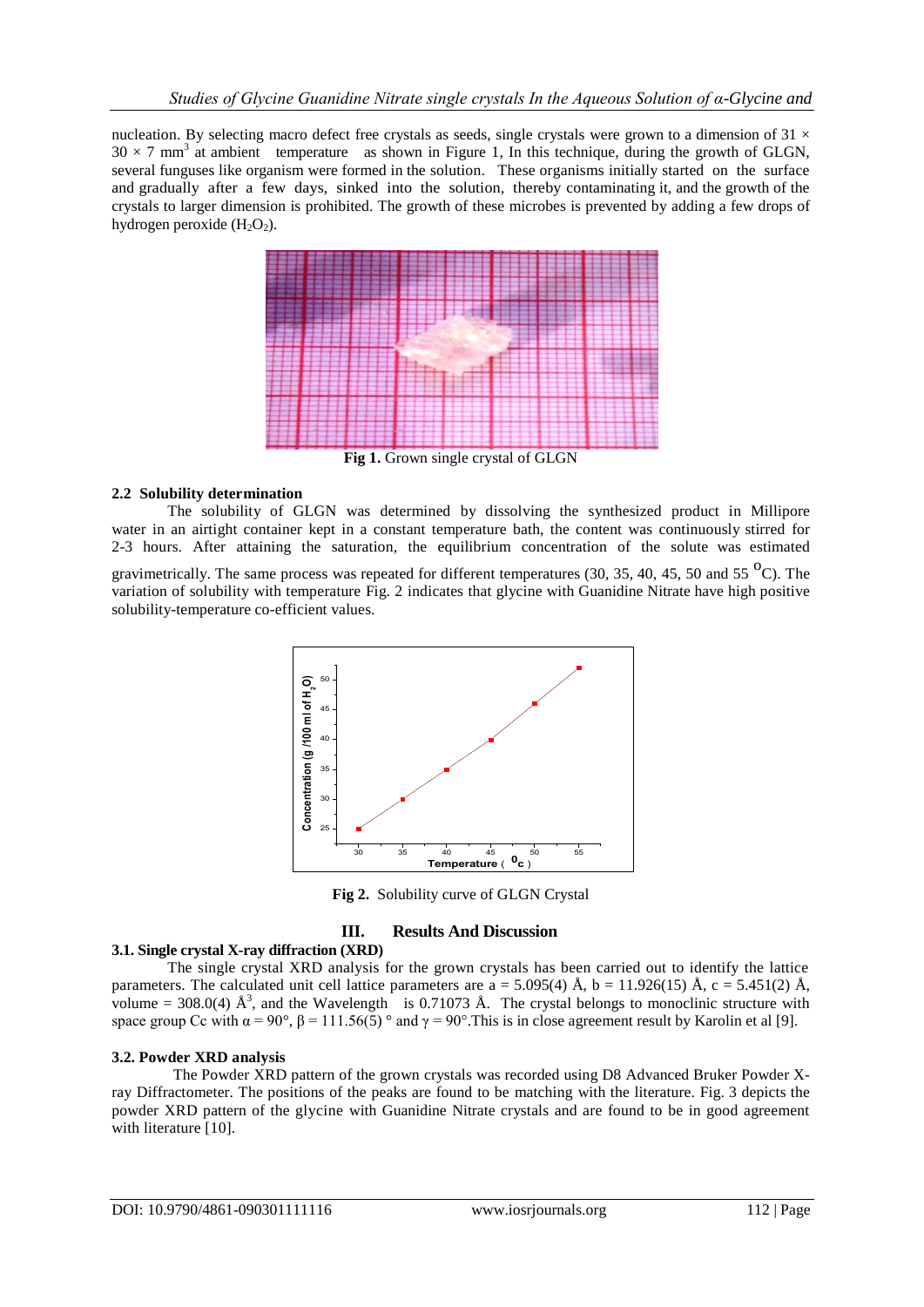

**Fig 3.** Powder XRD of GLGN crystals

#### **3.3. Fourier transforms infrared transmission (FTIR) spectral analysis**

The FTIR analysis of GLGN crystal was carried out between 400 - 4000 cm<sup>-1</sup> using Perkin Elmer RX 1 spectrometer and the resulting spectrum is shown in Figure 4. The spectrum shows that the glycine molecule exists as a dipolar ion in which the carboxyl group is present as a carboxylate ion and amino group exists as ammonium ions. The peak at 3409.69 cm<sup>-1</sup> and 3202.09 is due to  $NH_3^+$  asymmetric stretching vibrations. The peak at  $2821.25 \text{ cm}^{-1}$  is due to N-C stretching vibration. The peak at  $2407.86 \text{ cm}^{-1}$  is assigned to  $C-H_2$  asymmetric stretching. The peak at 2215 cm<sup>-1</sup> is due to  $NH_3^+$  asymmetric stretching and torsional vibrations. The peak at 1777.07 cm<sup>-1</sup> is due to  $NH_3^+$  asymmetric bending. The peak at 1377.32 cm<sup>-1</sup> is due to COO symmetric stretching vibration. The peak at 1160.05 cm<sup>-1</sup> is due to carboxylate group of GLGN a symmetric stretching vibration [11]. The peak at 824.99 cm<sup>-1</sup> is assigned to C-CH<sub>2</sub> bending vibration. The peak at 534.53 cm<sup>-1</sup> is assigned to NH3<sup>+</sup> Torsion asymmetric stretching. The FTIR assignments and the modes of vibrations are listed in **Error! Reference source not found.**1.



**Fig. 4** FT-IR Spectrum for GLGN

| Table 1. FTIR assignments of GLGN |                   |                             |
|-----------------------------------|-------------------|-----------------------------|
| S.No.                             | Wave no. $(cm-1)$ | Assignment                  |
|                                   | 3409,3202         | $NH3+$ asym str             |
| 2                                 | 2821.25           | N-C str                     |
| 3                                 | 2407.86           | $C-H2$ asym str             |
| $\overline{4}$                    | 2215              | $NH3+$ asym str and torsion |
| 5                                 | 2124,2063         | Combination bond            |
| 6                                 | 1777              | $NH3+$ asym bend            |
|                                   | 1667              | $NH3+ bending$              |
| 8                                 | 1377.32           | COO sym str                 |
| 9                                 | 1160.05           | CCN a sym str               |
| 10                                | 824               | $C$ - $CH2$ bend            |
| 11                                | 534.53            | NH3 <sup>+</sup> Torsion    |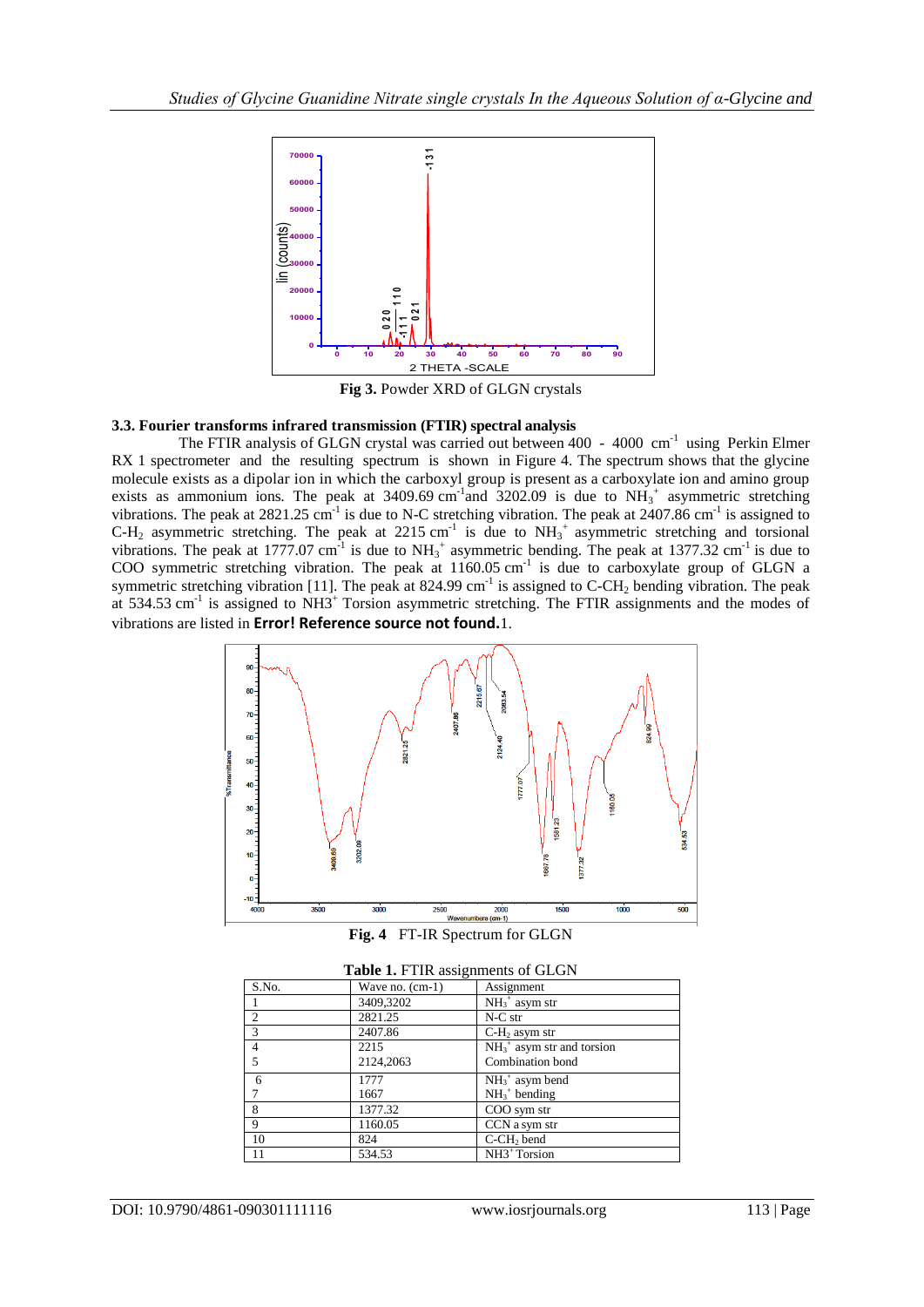# **3.4. UV-Vis Spectroscopy**

## **3.4.1. Absorption Spectroscopy**

The optical absorption spectrum of GLGN crystal of thickness 1 mm was measured in the range of 190-1100 nm and the spectrum is shown in **Error! Reference source not found.**5. It is observed that the absorbance is low throughout the visible and IR region. The cut-off wavelength of the GLGN crystal is found to be 203 nm.



**Fig 5**. UV-Vis absorption spectrum of GLGN

## **3.4.2. Transmission Spectroscopy**

 The UV-Vis transmittance study on GLGN was carried out using PerkinElmer's LAMBDA 35 UV-Vis Spectrophotometer for the wavelength range of 190-1100 nm. The observed transmittance spectrum of GLGN is shown in **Error! Reference source not found.**6. The crystal shows very good transmittance in the entire visible range and is sufficiently good for SHG [12].



**3.5 Second Harmonic Generation by Kurtz Powder Technique**

Second harmonic test on GLGN sample was done by Kurtz and Perry powder technique [13]. This technique has been considered as an authentic experimental method to verify the symmetry of a crystalline material. The microcrystalline powdered sample was packed in a capillary tube of diameter 0.154 mm. The powder sample with an average particle size of 100-150 μm was illuminated using a Q-switched mode-locked Nd:YAG laser of pulse width 10 ns at a wavelength of 1064 nm and 10 Hz fundamental radiation. When a laser input energy .8j was passed through the sample and KDP, the output signal obtained from GLGN was 3.6 mj and KDP was 2. 2mj.Thus it concluded that the second harmonic generation efficiency of GLGN is 1.6 times of KDP.

## **3.6 Thermal analysis**

The Thermogravimetric analysis on GLGN crystal was performed with the help of *TA instruments*, Q600 SDT for a temperature from 40 °C to 640 °C at 10 °C/min. The DSC, TGA thermogram of GLGN is shown in **Error! Reference source not found.**7.

The sample remained stable up to 225 °C [14]. However, there is a weight loss of about 7.42 % between 212°C and 248.03 °C. In the Glycine Guanidine Nitrate (GLGN) compound, the contribution of water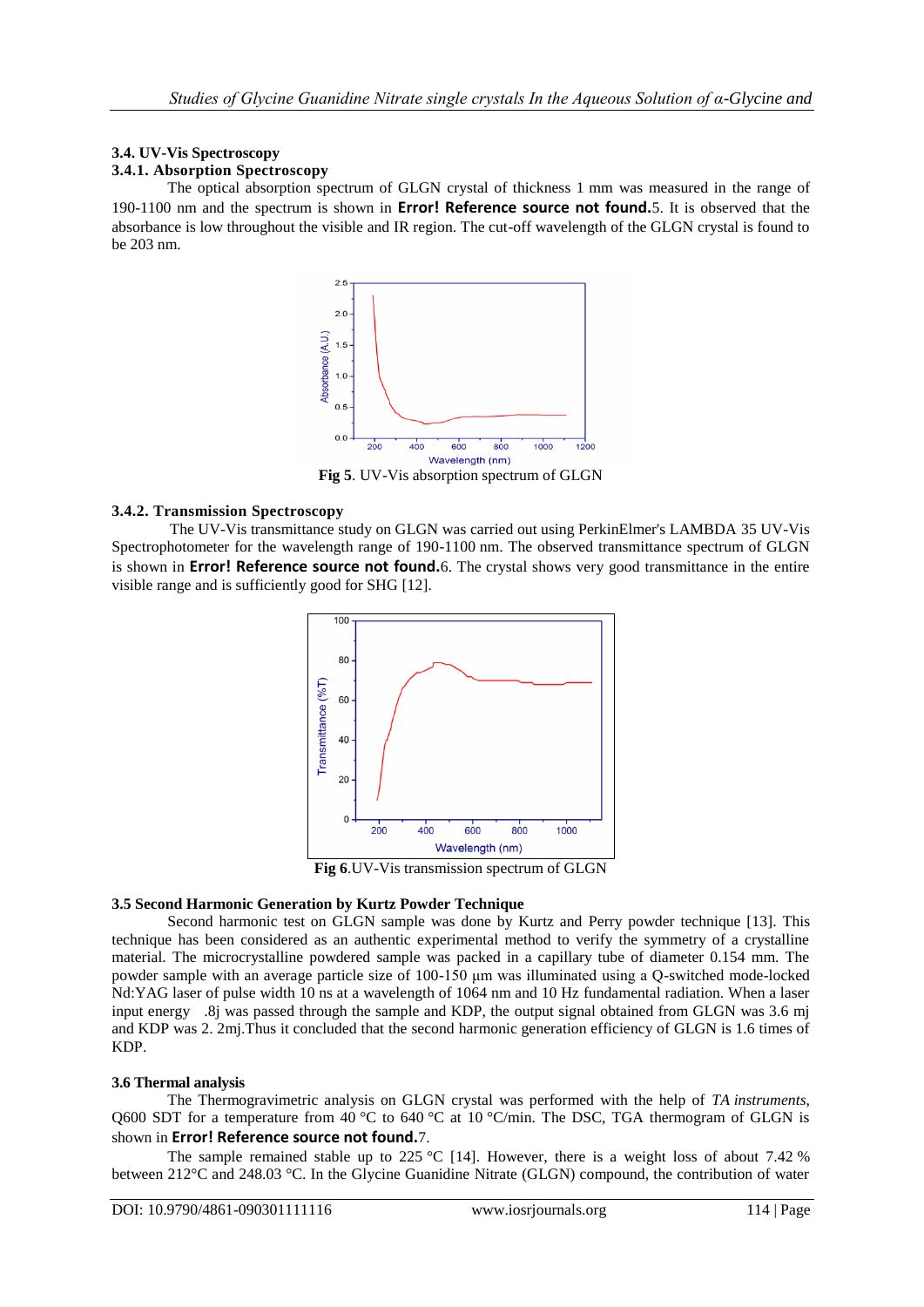is 7.65 %. Therefore, the weight loss in the first stage (7.42 %) is due to the liberation and evaporation of water from the compound. The DTA curve has an endothermic peak at 298.84 °C. This may be considered as the decomposition point of the compound. But immediately after this, i.e. at 299 °C, an abrupt weight loss of 88.28 % is observed. From this it is understood that almost the entire residual GLGN compound gets evaporated. This happens before the temperature reaches 301 °C and a trivial residue of nearly 4.3 %, remains till the end of the observation (6400 °C). Thus, it is concluded that GLGN sublimates at 299.1 °C is shown in fig 8.



**Fig 7.**TGA analysis curve of GLGN



**Fig 8.**DTA analysis curve of GLGN

## **3.7. Micro hardness Analysis**

The Vickers micro hardness of the grown GLGN crystal was determined using SHIMADZU HMV-2T micro hardness tester. The indentations were made on the polished crystal for the loads of 25, 50 and 100 g. The indentation time was kept as 5 s for all the loads. The graph showing variation in HV with load is shown in **Error! Reference source not found.** 9. it belongs to soft material category [15].